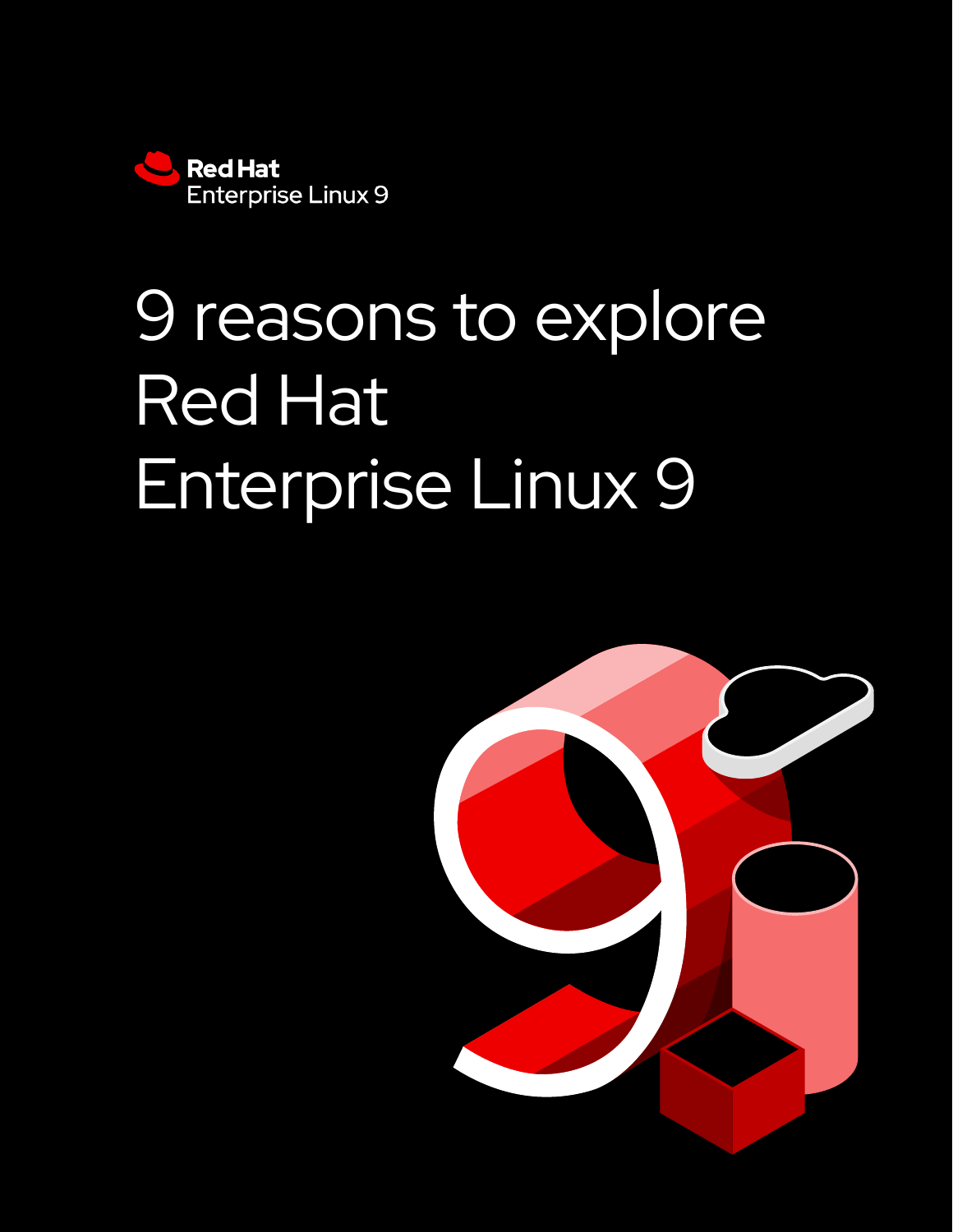# Red Hat Enterprise Linux 9 delivers the hybrid cloud, simplified

## Organizations are adopting hybrid cloud solutions more than ever before, and as a result, the IT challenges they face have become increasingly complex.

Further increasing that complexity, organizations also have to continually adapt their technology and processes to fulfill rapidly changing business demands, even as they maintain traditional systems. Every hybrid cloud environment is unique, so there is no single way to manage a complex hybrid cloud infrastructure.

As your infrastructure spreads from the datacenter to the cloud and out to the network edge, Red Hat® Enterprise Linux® 9 is the stable and scalable foundation you can count on. This consistency ensures simplified and centralized management across your hybrid cloud environments so everything else—your hardware, software, and cloud providers—can be different.

Read on to explore the nine things you should know about Red Hat Enterprise Linux 9.



#### 1. Build Red Hat Enterprise Linux images your way

Red Hat Enterprise Linux 9 simplifies and streamlines the process of assembling your own customized operating system (OS) images, allowing you to select which of the latest content and security updates you apply. Remove the guesswork with a single, streamlined experience for creating consistent, supportable system images tailored to your chosen environments.

Red Hat Enterprise Linux Image Builder is available as an on-premise tool or as a hosted service available in the [Red Hat Hybrid Cloud Console.](http://console.redhat.com/insights/image-builder) Image Builder helps you optimize your existing infrastructure while accelerating future workload migrations and deployments. Image Builder also automatically handles the details for cloud, virtual machine, or physical hardware deployments, simplifying and accelerating image creation when compared to manual methods. As a result, you can more quickly spin up new Red Hat Enterprise Linux systems on different platforms, according to your requirements.

[Read our blog to learn more](https://red.ht/blog-image-builder)  $\rightarrow$ 

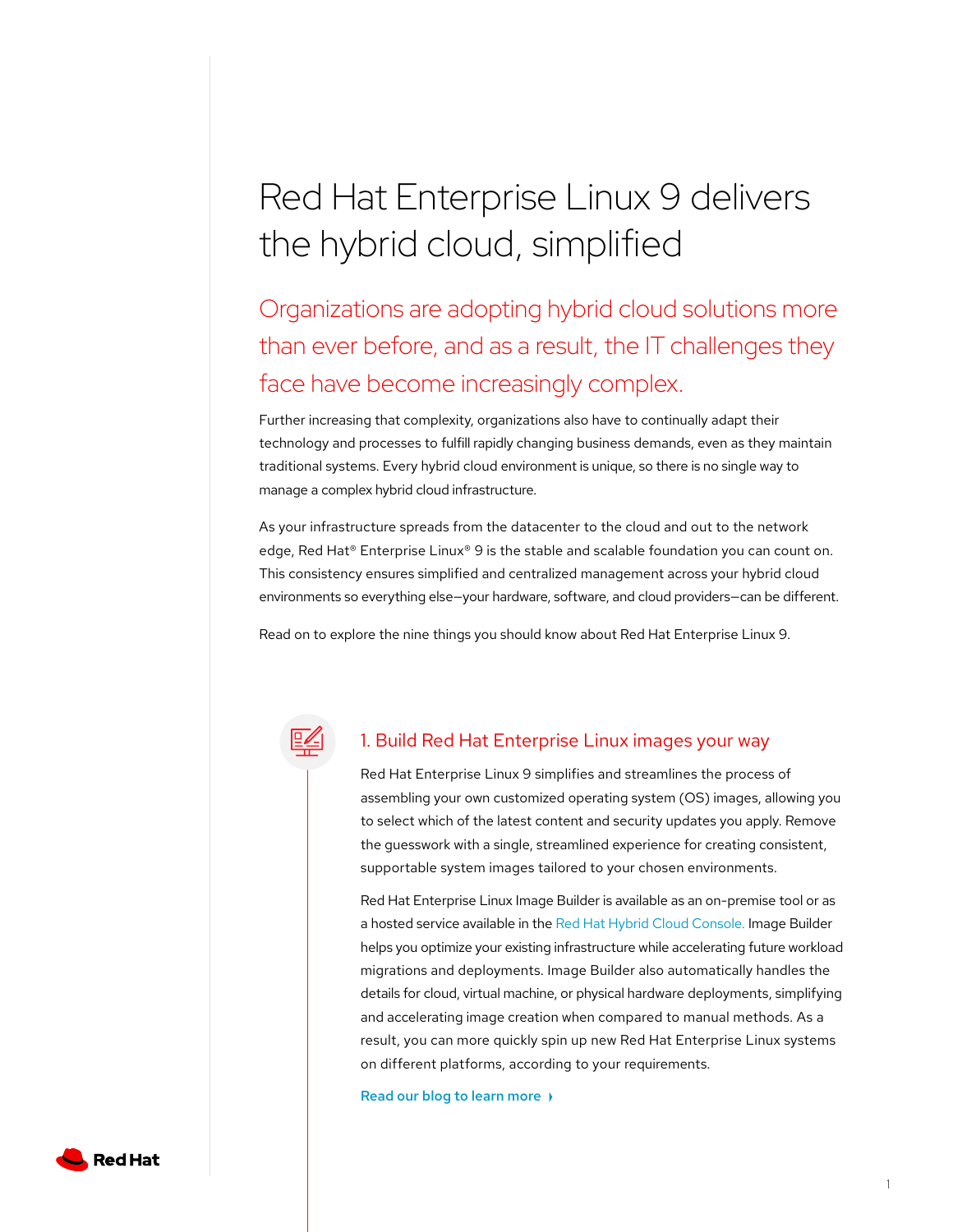#### 2. Unlock performance with kernel 5.14 and new tools

At the heart of the Red Hat Enterprise Linux platform is the Linux kernel. The kernel manages and facilitates the relationship between the hardware and the applications built on top of it. Based on the upstream version of kernel 5.14, Red Hat Enterprise Linux 9 delivers newly improved performance for many key industry workloads and benchmarks.

Beyond the kernel itself, Red Hat continues to invest in applications and tools that provide organizations the ability to better identify performance issues, profile application performance, and provide data to help resolve issues faster or avoid them altogether. Red Hat Enterprise Linux 9 sees an expansion of the bcc-tools collection to now include new ways to identify latency in application interactions with the OS or between the OS and hardware-related activities.

Red Hat Enterprise Linux 9 also includes kernel live patching for all intermediate update releases. Organizations can continue to remediate security errata in their running kernel with a severity rating of Critical or Important without executing an additional maintenance operation and increasing unscheduled downtime.

[Try profiling application performance](https://lab.redhat.com/ebpf-tracing)  $\rightarrow$ 

#### 3. Leapp: Your way to a simpler Red Hat Enterprise Linux 9 upgrade

Leapp is an in-place upgrade tool that simplifies how you upgrade your Red Hat Enterprise Linux environment by helping you to get to the newest version in less time and with less effort than traditional redeployment projects. Developed to help reduce risks associated with upgrading from major versions of Red Hat Enterprise Linux, Leapp can also reduce a system administrator's scope of work at the beginning and end of the upgrade process, while making OS version control less difficult.

Leapp's pre-upgrade analysis helps ensure application compatibility and remediate any issues. Leapp automatically highlights potential incompatibilities and even suggests how to fix them—like how an app should be reconfigured or which hardware driver to install. Then, Leapp can perform your in-place upgrade in minutes with limited downtime and latency, while maintaining your customizations, configurations, and preferences. Leapp supports upgrades from Red Hat Enterprise Linux 7 to 8 and Red Hat Enterprise Linux 8 to 9—specific details on supported paths can be found on the Red Hat Customer Portal.

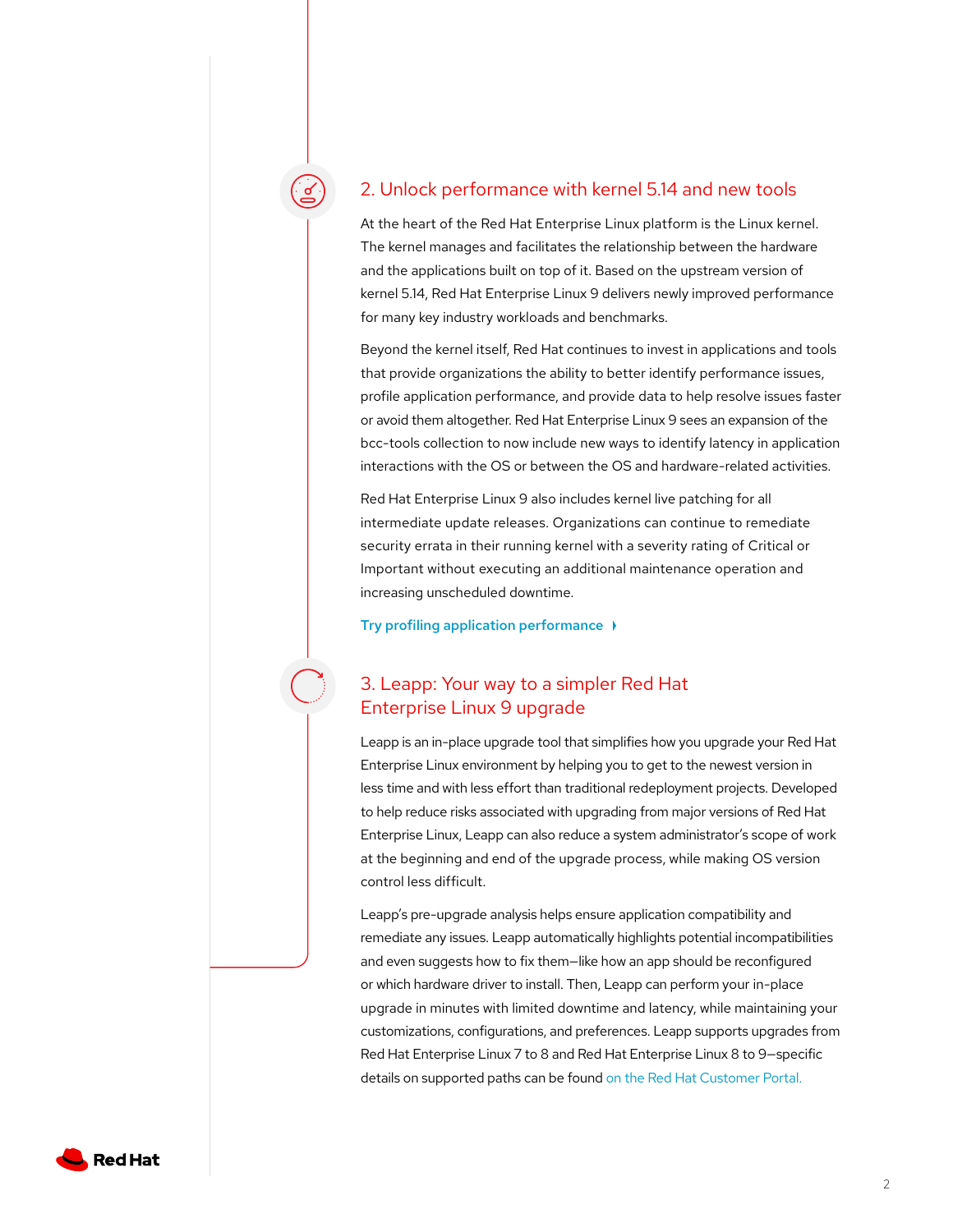With Leapp, you get the control, confidence, and freedom you need to streamline your upgrade and start taking advantage of everything Red Hat Enterprise Linux 9 has to offer. Leapp is a self-service utility you can use on your own. Or, if you prefer additional assistance, our team of Red Hat consultants and trusted service partners can help you prepare for, run, and check the status of your upgrade.

[Get started with your upgrade](https://access.redhat.com/documentation/en-us/red_hat_enterprise_linux/8/html/upgrading_from_rhel_7_to_rhel_8/assembly_preparing-for-the-upgrade_upgrading-from-rhel-7-to-rhel-8)  $\rightarrow$ 

### 4. Operating at the edge? So is Red Hat Enterprise Linux 9

Red Hat Enterprise Linux 9 provides you with the flexibility to adapt the platform to support your enterprise workloads close to where data is created and consumed—known as the edge. If you're deploying at the edge, Red Hat Enterprise Linux 9 helps increase workload resilience and security capabilities while also simplifying the inherent complexities that come with operating edge systems.

#### New in Red Hat Enterprise Linux 9:

- Edge management that helps you more securely manage and scale your deployments at the edge: Access zero-touch provisioning, system health visibility, and security remediations from a single interface, which provides improved security control and peace of mind at every stage of an edge system's life cycle.
- Automatic container updates and rollbacks that provide new levels of reliability for applications: Building on the ability to automatically update container images, Podman can now detect if an updated container fails to start and automatically rollback.
- Support for major release upgrades that reduces downtime and enhances operational efficiency for your edge deployments: Efficiently upgrade to Red Hat Enterprise Linux 9 by transparently staging the OS upgrade in the background.
- Simplified installer that lessens the administrative burden of managing deployments at the edge: The centralized installer consistently deploys remote systems in the field or at a centralized location.
- Edge onboarding that keeps security front and center: The Fast Identity Online (FIDO) Device Onboarding (FDO) security standard for devices supports the automation of post-provisioning steps and remote onboarding to management platforms.



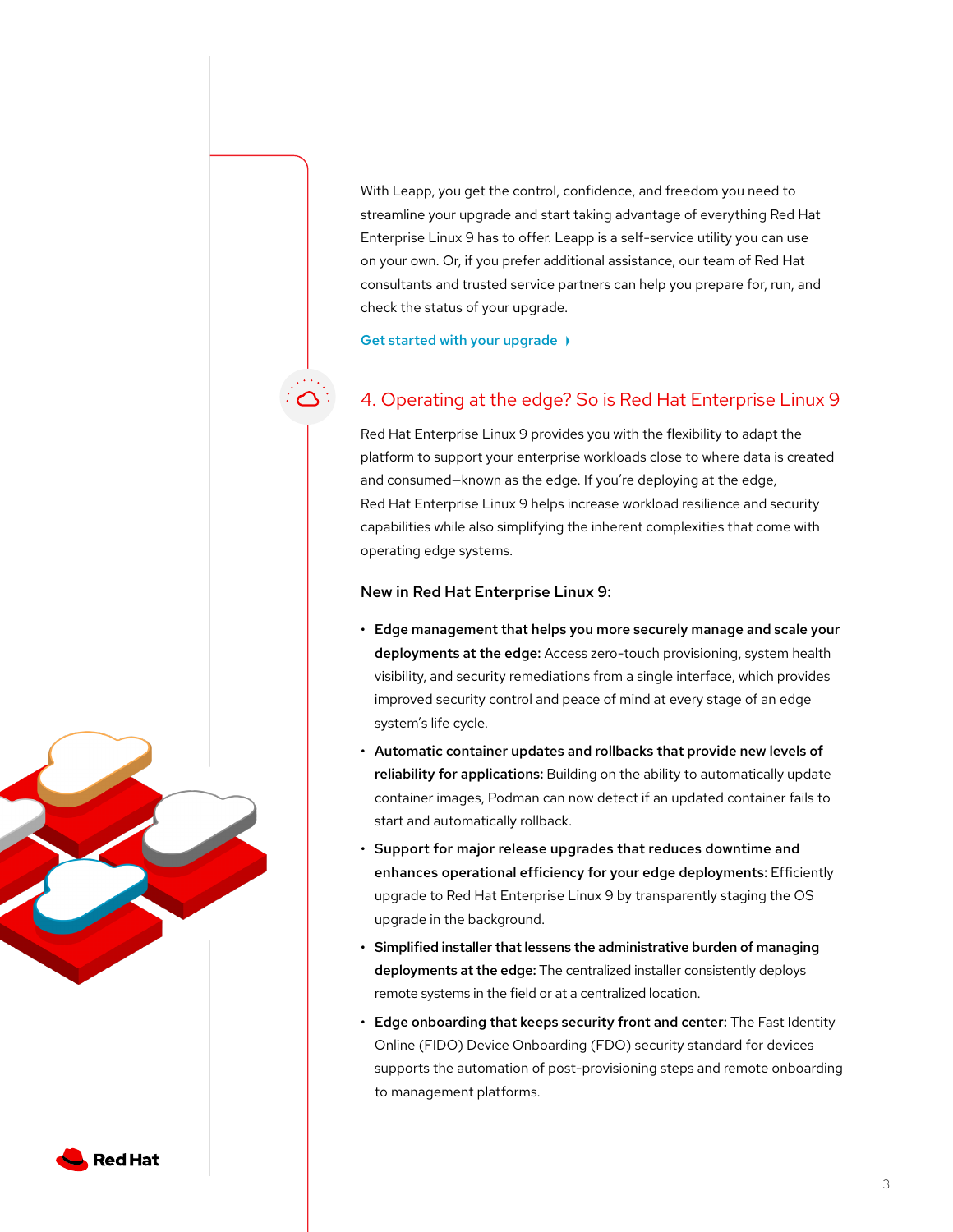- Default health checks that increase peace of mind and uptime: The intelligent rollback framework now includes health checks to test network functionality with every update and rolls back to the previous version in the event of a failure.
- GNOME Kiosk Mode, which keeps overhead low: This ultra-light graphical environment is ideal for single-application use cases that require minimizing system overhead and user access.

[See how Red Hat Enterprise Linux runs at the edge](https://www.redhat.com/en/technologies/linux-platforms/enterprise-linux/edge-computing)

#### 5. Expanding supported architectures to include ARM

We've expanded our catalog of supported architectures—in addition to Intel/ AMD x86\_64, IBM Power, IBM Z and LinuxONE, Red Hat has added Red Hat Enterprise Linux Server for ARM as well as Red Hat Enterprise Linux Server for HPC for ARM.

The ARM ecosystem has emerged over the last several years with serveroptimized System-On-Chip (SoC) products, and solutions that are designed for cloud and hyperscale computing, telecommunications, and edge computing, as well as high-performance computing applications. ARM SoC designs take advantage of advances in CPU technology, system-level hardware, and packaging to offer additional choices to organizations looking to tightly integrate their hardware solutions.

Red Hat Enterprise Linux Server for ARM represents the culmination of a multiyear collaboration with the upstream community and our silicon and hardware partners. Red Hat Enterprise Linux for ARM pairs enterprise Linux features with the ARM architecture, delivering a reliable, high-performance platform that includes a consistent application environment across physical, virtual, and cloud deployments.

Allowing ARM manufacturers to self-certify their hardware into our certified partner ecosystem catalog has expanded the number of ARM devices that are supported. Along with this expansion, we've also now made it easier to purchase a Red Hat Enterprise Linux for ARM subscription directly from Red Hat, as well as through a preferred partner.

For more information about Red Hat Enterprise Linux Server for ARM or to request a trial version, please [contact your Red Hat partner](https://www.redhat.com/en/partners#find-a-partner) or a [Red Hatter to get started](https://red.ht/RHELforARM)  $\rightarrow$ 

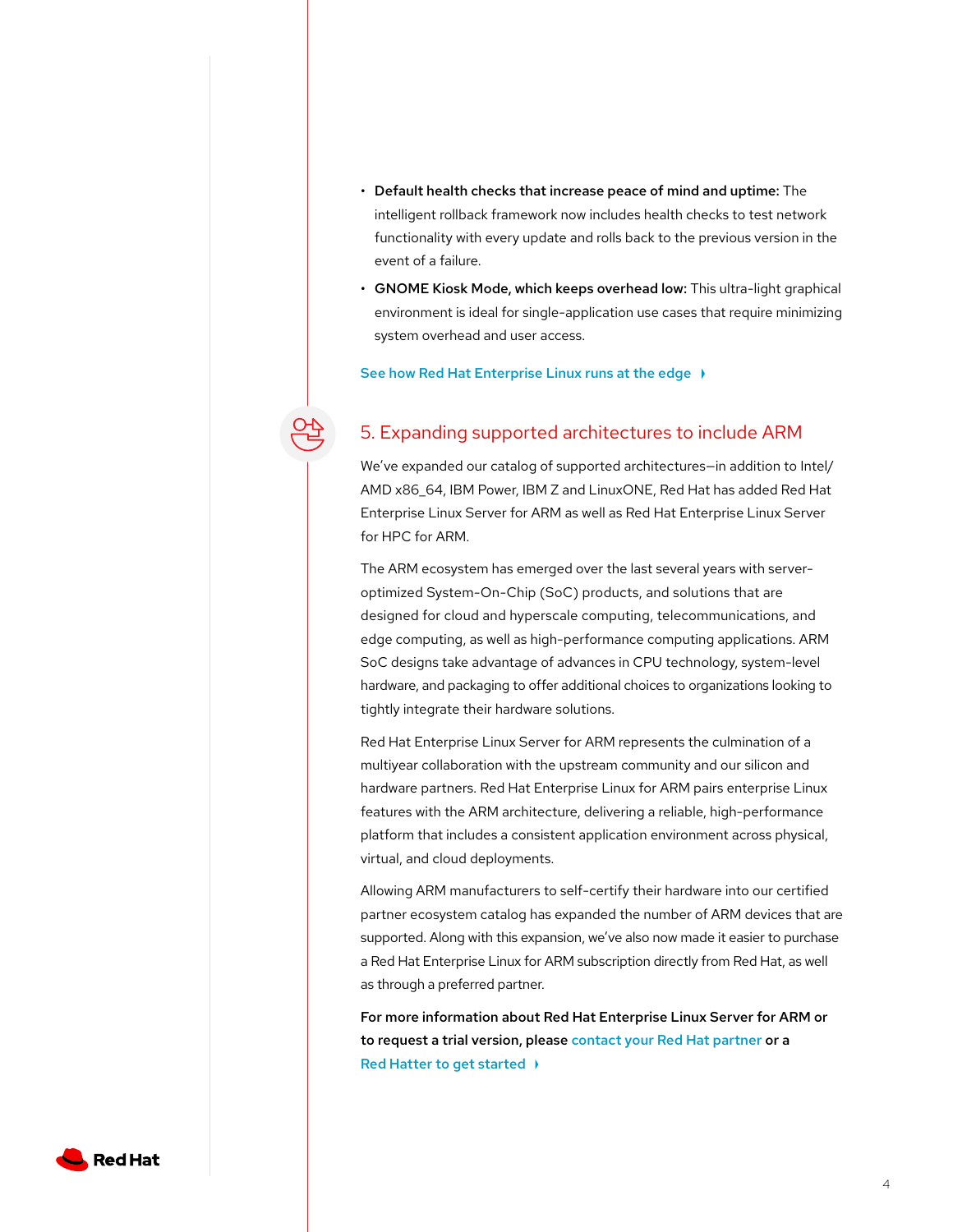#### 6. Gain system-wide visibility with Red Hat Insights

Included in every Red Hat Enterprise Linux subscription, Red Hat Insights uses predictive analytics to assess environments, identify and prioritize operational and security risks, and simplify operations. Insights also enhances subscription tracking across hybrid cloud deployments, streamlining how you manage your Red Hat Enterprise Linux instances.

Red Hat continues to expand capabilities available in Insights to help organizations more efficiently manage their Red Hat Enterprise Linux systems, regardless of where they are deployed. To help tackle the complexities of multicloud deployment, the Insights resource optimization service helps organizations optimize the sizing of Red Hat Enterprise Linux in a public cloud. The service evaluates performance metrics to identify workload utilization and then provides visibility and recommendations for selecting an instance that is better suited for workload needs.

The Insights Malware Detection service adds an additional security assessment that analyzes all Red Hat Enterprise Linux systems for known malware signatures, providing detailed visibility into existing risks and helping teams quickly respond to vulnerabilities in their environment. And to help accelerate risk mitigation, push-button remediation is now available for systems connected directly to Insights using the Red Hat connector (rhc).

Insights is now available in the Splunk Marketplace and can be activated to bring visibility into your Red Hat Enterprise Linux infrastructure with the click of a button. This capability is the first of many planned partner integrations, which will allow you to efficiently create workflows within the applications you use day to day.

[Visit Hybrid Cloud Console to see Red Hat Insights in action](https://console.redhat.com/)

#### 7. Not yesterday's Linux

Red Hat Enterprise Linux is well known for its stability, but it also offers organizations choice and flexibility. With Red Hat Enterprise Linux 9, organizations can continue to choose the version of popular applications and language runtimes they use on Red Hat Enterprise Linux.

Introduced in Red Hat Enterprise Linux 8, application streams allow Red Hat to add new versions of software to the latest distribution. As new features and capabilities are added to updated databases, web servers, and application frameworks, you can evolve your application stack based on your organization's needs. And if the pace of these updates doesn't suit your

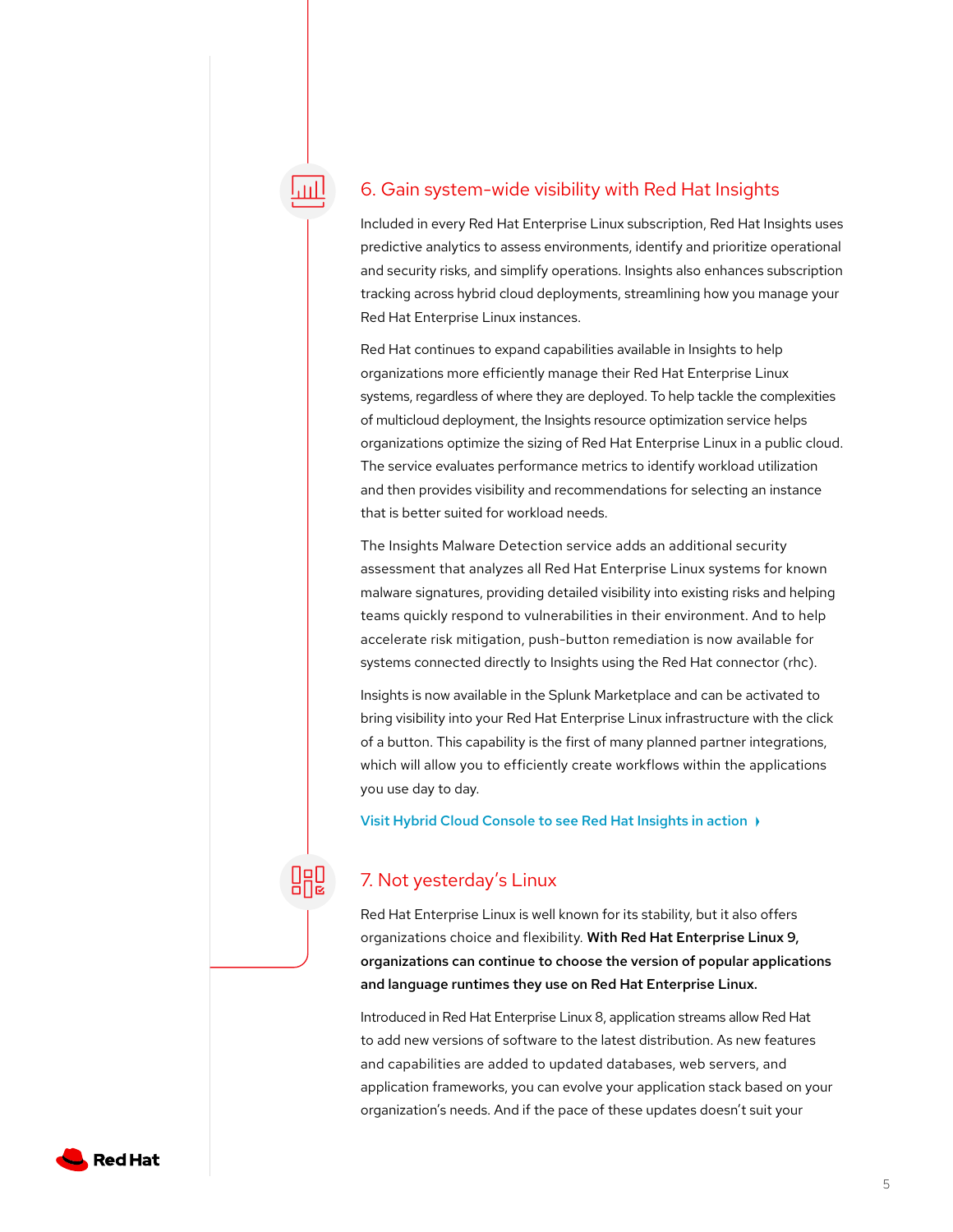organization's use cases, Red Hat also provides long-life versions of these popular applications and frameworks.

Red Hat Enterprise Linux 9 also expands the usage of Flatpaks. This Red Hat curated repository allows you to install desktop applications that are distributed as supported Flatpaks, which are curated with the same diligence we apply to RPM packaged software.

[Try managing software using application streams now](https://lab.redhat.com/appstream-manage)

#### 8. Life cycle management that balances efficiency and consistency

A Red Hat Enterprise Linux subscription offers flexible yet stable life cycle options to support your business and security requirements. You can choose from multiple supported versions, upgrade on your schedule, and adopt new features when you need them. Effectively manage the life cycle of your critical applications and workloads with access to published predictable release cycles, end-of-maintenance dates, upgrade options, and compatibility information.

With the release of Red Hat Enterprise Linux 9, Red Hat continues to deliver releases in a predictable cadence—three years between major releases and six months between minor releases. This schedule offers consistency that allows your teams to plan IT maintenance and application refreshes with confidence.

With a [10-year major release life cycle](https://access.redhat.com/support/policy/updates/errata) and our commitment to preserve application stability with each minor update, Red Hat helps organizations to achieve a critical balance between accessing the latest technologies, frameworks and programming languages and maintaining a stable platform to run their business.

Ongoing access to advanced security features, updates, and guidance helps organizations implement continuous security strategies to protect their operations. Red Hat offers [Extended Update Support](https://red.ht/EUS) for certain Red Hat Enterprise Linux releases, which allows organizations to stay on an extended update schedule for up to two years. When extended support is selected for an eligible release, organizations receive security updates for issues rated Critical and Important, extending stability when it's needed most.

Learn more about the [Red Hat Enterprise Linux Life Cycle](https://access.redhat.com/support/policy/updates/errata) policy and the [value of a Red Hat Enterprise Linux subscription](https://engage.redhat.com/discover-more?percmp=7013a000002pwQdAAI#RHEL)  $\rightarrow$